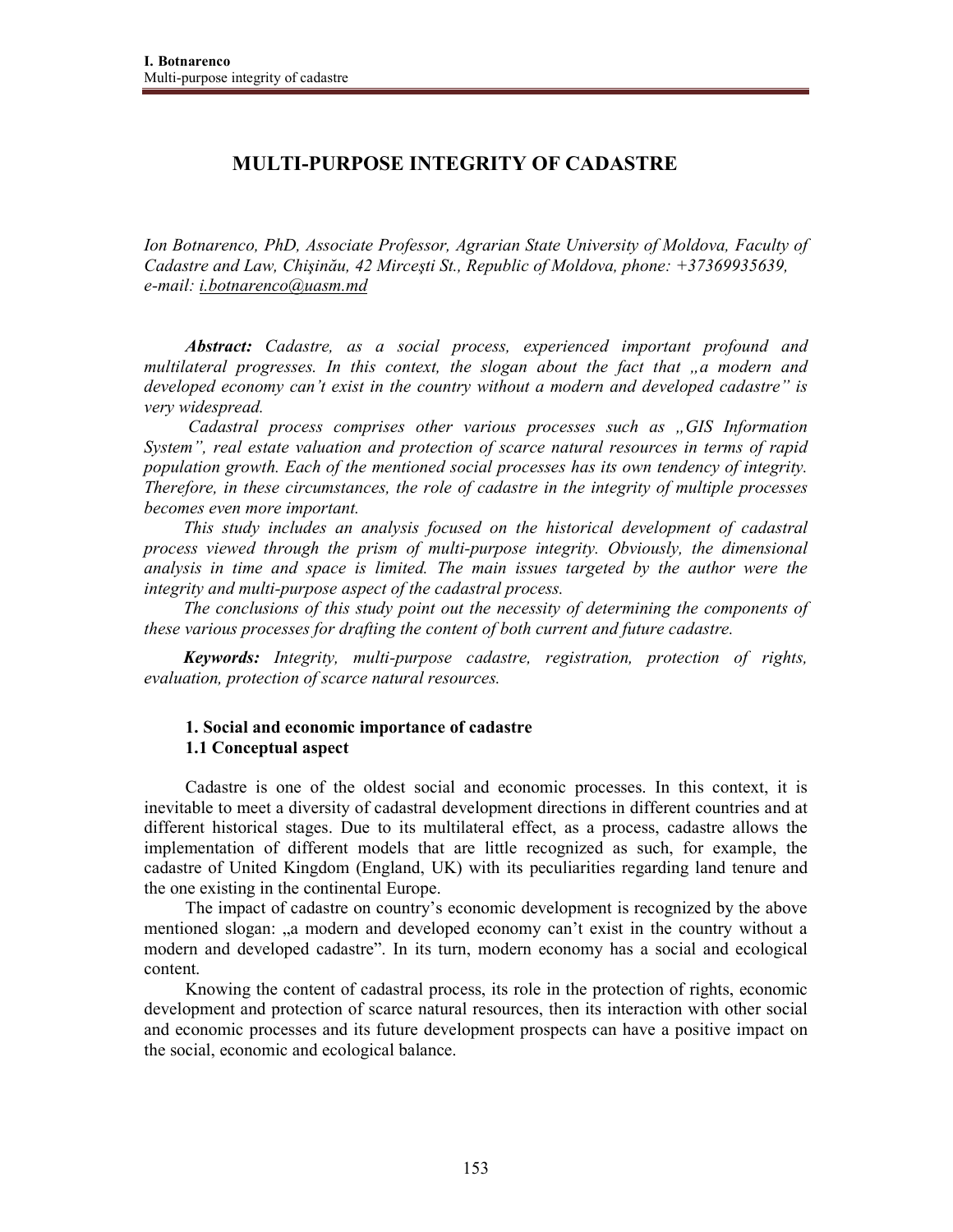### **1.2 Theme and object of study**

This study is devoted to an important segment of the modern economy – *multi-purpose integrity* of modern cadastre.

The period of study is limited by the implemented available scientific sources and it is oriented towards the period of emergence of cadastre as a whole process. However, when determining the period of study, the author took into consideration the fact that cadastre was implemented in different countries according to the specific conditions of that period. Obviously, a particular attention in this study was paid to the peculiarities of cadastre implementation in the Republic of Moldova.

Given the mentioned theme "multi-purpose integrity of cadastre", real estate and mainly land constituted the object of this study, which was viewed through the prism of social and economic relations and protection of scarce natural resources.

 During the performed investigations, the author has analyzed several sources of scientific information from different countries on different historical periods. In order to make an effective analysis, the author decided to select the most widespread and common comparable criteria, and namely:

- protection of property rights over land;
- process of land measurement within cadastre;
- role of real estate registration as part of cadastre;
- fiscal policy depending on the land registration and valuation;
- role of cadastre in the protection of scarce natural resources.

From the very beginning, we should mention that regardless of the objective necessity of cadastral process emergence, specific conditions greatly influenced its content creating different models that also require to be studied thoroughly formulating therewith the necessary conclusions.

Having a major influence on the social and economic relations, cadastre increasingly becomes the subject of many discussions within the EU and worldwide with the purpose of formulating common principles between countries even being in different conditions.

#### **1.3. The aim of the study, used materials and implemented methods**

In light of the selected theme, this study is also important because of the fact that since 2000 Moldova is implementing a real estate cadastre in terms of market economy relations. Obviously, our country lacks its own efficient experience to implement and maintain a cadastre. In this context, analyzing the experience of other countries is of great importance in order to select the appropriate direction of development.

The analysis of the historical development of cadastre in other countries proves that, due to its objective need, cadastre does not depend on the political aspect. The experience of the Republic of Moldova shows that the political aspect can reduce the implementation of cadastre but it can't stop it.

The purpose of the study is to determine the model of real estate cadastre implemented in the Republic of Moldova as well as the sequence of implementing its components: protection of rights, massive valuation for tax purposes, economic development, protection of scarce natural resources etc.

It is well known the role of land measurements in the implementation of cadastre including modern GIS technologies, as well as the role of training the future teaching staff who will serve the process at the required level.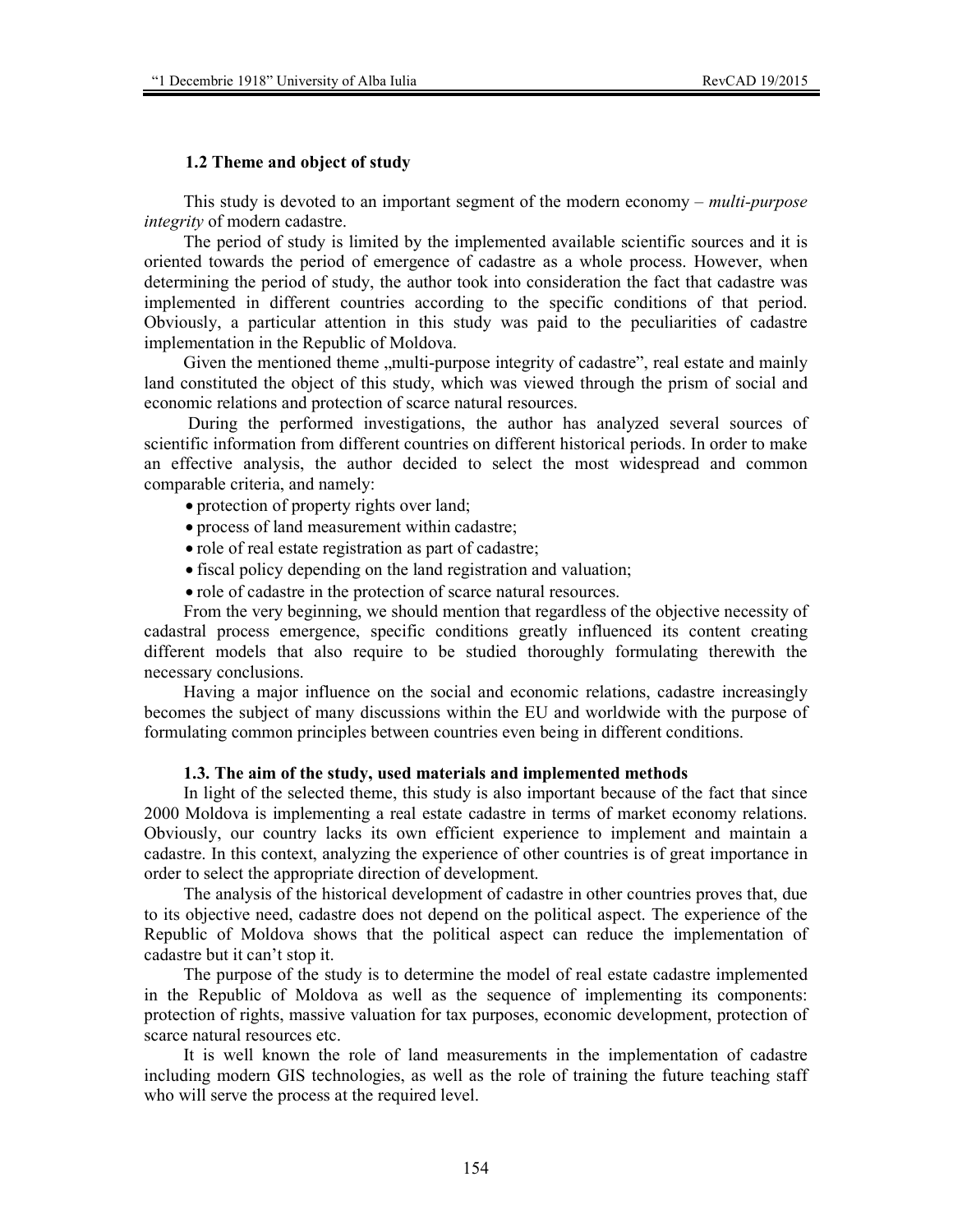Obviously, it is impossible to mention all the features of cadastre implementation in different countries within this study. Therefore, the author will focus on those strategic peculiarities that are applicable in Moldova.

Also, the aim of the study is to determine general trends with conceptual content which, in most cases, are not appreciated, especially those under the EU's interest as a result of Moldova's European vector. In this context, one objective of the study is to highlight some problems which, even at this stage, are left without a definitive answer, such as:

- what will be the fiscal policy of the Republic of Moldova and how will it influence the content of cadastre?
- to which extent the cadastre will influence the protection of scarce natural resources including state's policy in this area?

• to which extent the multi-purpose aspect of Moldova's cadastre will keep its integrity?

It was already stated that the period of study is relatively long fact enabling us to use successfully the historical analysis method of development trends of the real estate cadastre.

Obviously, when analyzing the trends, a particular interest was given to the similar information regarding the implementation of cadastre in other countries including EU member states.

In this context, the following informative materials were used:

- scientific studies of local and foreign authors;
- annual and periodic information from EU countries in the field of cadastre;
- yearbooks of the Agency of Land Relations and Cadastre and Real Estate Register of the State Enterprise "Cadastre";
- annual and periodic information of the National Bureau of Statistics of the Republic of Moldova and other EU countries;
- other information and scientific studies on the implementation of real estate cadastre in the Republic of Moldova and other countries.

In this study, the author implemented several methods of scientific research. The most important are the following methods: analysis of statistical data, graphical analysis of trends, systemic analysis of processes (phenomena) development, analysis and synthesis, analysis of historical development of processes and phenomena etc.

## **2. The process of cadastre estimation**

Cadastre represents a very long social process, in which, a lot of events and actions relating to the protection of real estate rights, economic development, protection of scarce natural resources etc. take place. The Republic of Moldova, in its historical development, has passed through different periods of cadastre implementation. The beginning of the XVIII<sup>th</sup> century can be identified as the beginning of cadastre development based on private ownership. Since 1940, cadastre experienced state's monopoly on land tenure and since 1990, we turned back again to the development of cadastre in terms of private ownership of land or of real estate as a whole.

This social cascade inevitably influenced the social development in the area which belongs at present to the Republic of Moldova. However, in light of the study, the analysis of historical development of cadastre in the mentioned period, compared with the ongoing development of cadastre in other countries, enables the author to formulate some important and maybe conceptual conclusions regarding the content of cadastre and its prospects.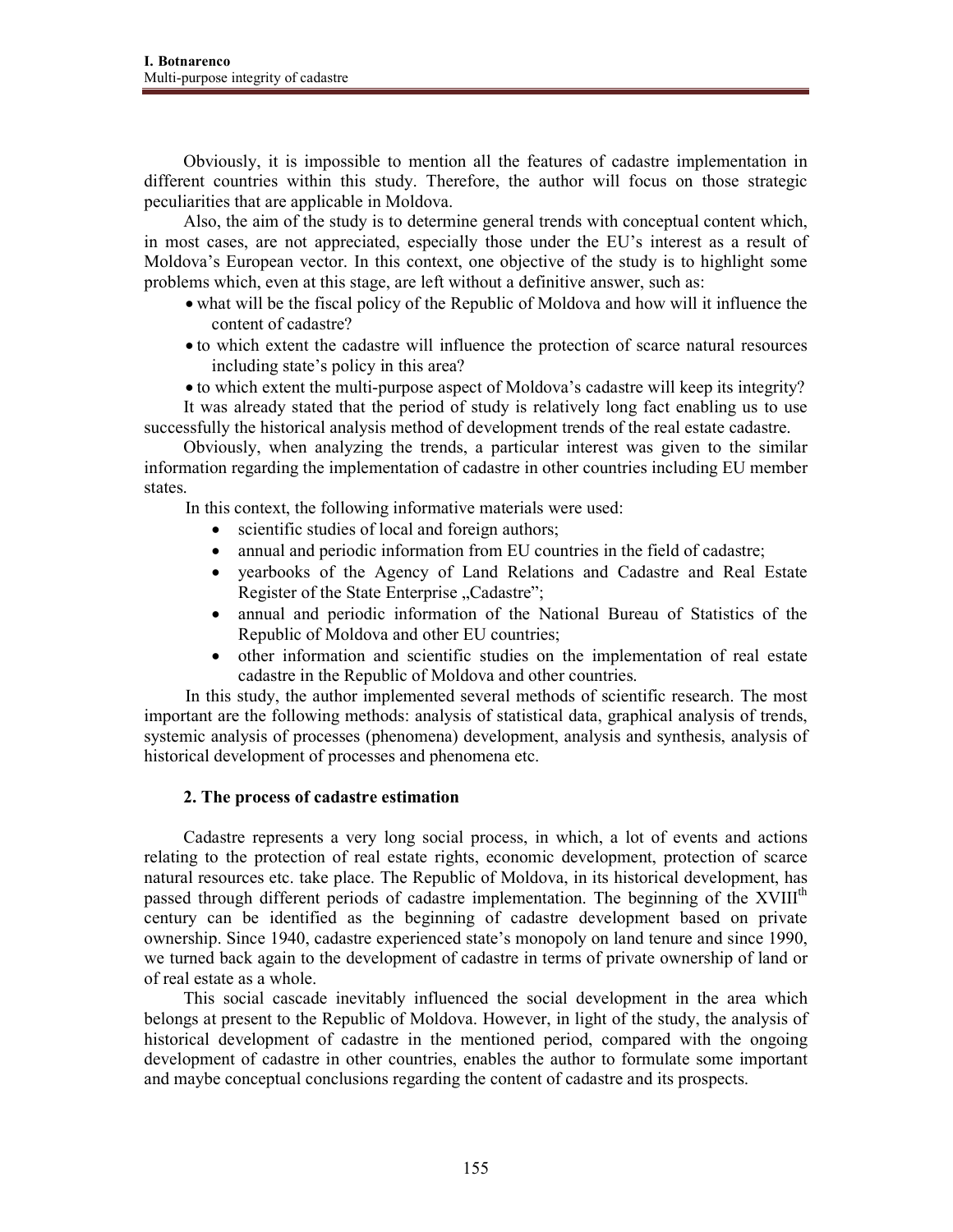It is important to note that the historical development of cadastre also experiences the development of such concepts as real estate, the content of cadastral information as well as the aim of cadastre as a whole. This fact proves, first of all, that cadastre represents a process in development but not in regression.

#### **2.1 Description of the study**

The importance of cadastre for social and economic development is also valid and actual for the development of Moldova which is at the very beginning. It is especially important for this beginning to be adequate, based on checked arguments. Obviously, cadastre is not the only condition for the development of a country, but it is an important one. In this context, the author emphasized a few issues in the study, one of which is the following  $\eta$  determining the objective necessity of cadastre emergence as a social and economic process". It is a question that will produce other questions during its development.

Being a set of actions determined by the objective necessity of society, the cadastral process has existed for a long period of time. Various sources of information prove that the oldest activities related to cadastre were discovered in Egyptian writings. According to these writings, long ago B.C., in Egypt, empowered people worked in this field in pharaohs' chancelleries making registrations and measurements aimed at establishing the new boundaries, re-establishing the old borders and rational use of land. During these measurements, they carried out very detailed records about land resources, borders, surface, owners [3] etc.

Other authors insist to establish the beginning of cadastral process much earlier, as it comes from other civilizations of Mesopotamia, and namely from the population of the ancient land Sumer.

There is archaeological evidence that proves that the Cypriots, already in the  $6<sup>th</sup>$ millennium (B.C.), practiced a common agriculture and since the 1400s (B.C.) the idea of individual property was developed [2].

In this study, the author wasn't necessarily focused on the issue who applied first the cadastre in solving the social problems of Egyptian or Mesopotamian civilization, but on the objective necessity that inevitably required this activity.

In this context, the scenario of the study will be developed according to the following stages:

- $\triangleright$  analysis of cadastre development in different countries;
- $\triangleright$  selecting the objective reasons that inevitably determined the initiation of the process;
- $\triangleright$  determining the content of the first cadastral actions;
- $\triangleright$  analyzing the evolution in cadastre development;
- $\triangleright$  formulating the content and purpose of cadastre;
- $\triangleright$  determining the integrity and multi-purpose aspect of modern cadastre.

### **Land tenure – a factor influencing the emergence of the cadastral process**

Cadastre formation as a process based on an objective necessity can be traced along with the emergence of the state or of the civilization as a whole. The state and private property are two social categories, two mandatory prerequisites for the beginning of the cadastral process.

The ownership, requires, first of all, to be known both by the owner and neighbours. The process of land measurement plays an important role in determining and knowing the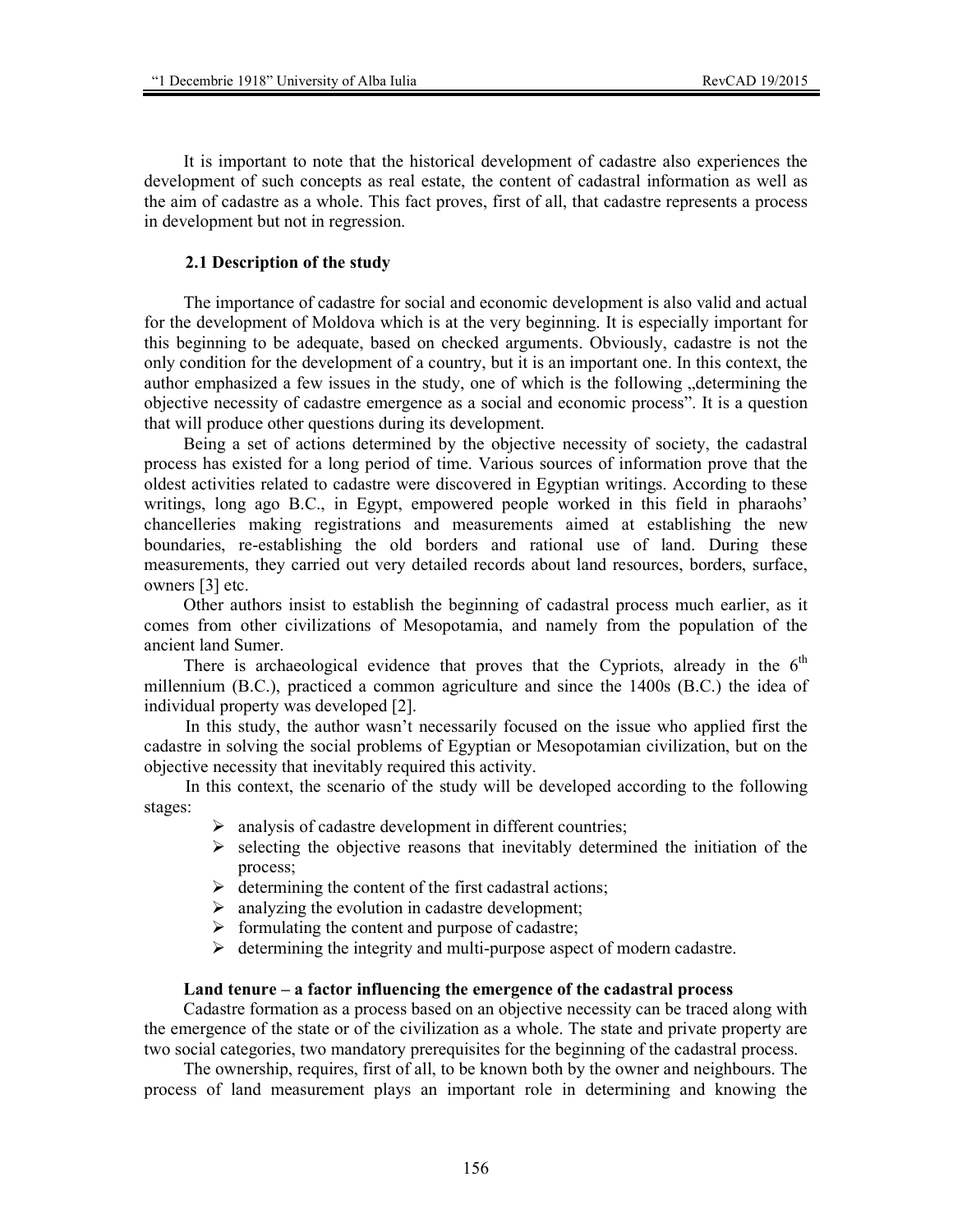property. The need for land measurements determined their goal – to know the dimensions (size) of land.

In order to formulate an answer to this question, a long period of development of this process is available for us, since the ancient times.

The link between ownership and measurements is explained in the Egyptian writings.

What can be concluded considering the above mentioned facts? First of all, we may conclude that the first actions, which can be classified as cadastral activities, are land measurements aimed at identifying the size and spatial location of the land tenure. Another conclusion is that the objective necessity that we seek to argue the beginning of cadastral activity is represented by the land tenure as a social category.

The emergence of land tenure inevitably requires to carry out land measurements with the purpose to identify and protect land rights.

### **Registration – a method of property rights protection**

We can admit that the registration of land tenure was first implemented by the Egyptians [3]. In author's opinion, the Egyptians, through the process of land registration, gave to cadastre a public content (interest). The public interest is manifested by the development of a fiscal policy, regardless of the form and content of tax levies [1].

Based on the already mentioned facts we can formulate the content of the first cadastral activities and namely:

- land measurements aimed at land tenure identification;
- land tenure registration in order to protect land rights and to form the fiscal policy.



*Figure 1. The content of cadastre at its initial stage. Source: Elaborated by the author based on the analysis of scientific literature* 

#### **Information about real estate – the aim of cadastre**

Based on the above mentioned facts we can conclude that the main purpose of cadastre is accumulating, analyzing and disseminating information about the real estate – "informatization". This purpose of cadastre will be developed throughout time.

Analyzing the cadastres of other countries [4,7] we found out that over the centuries land tenure registration in order to protect land tenure rights and fiscal policy have not always been accepted by landowners. In many countries, the intent to conceal the real information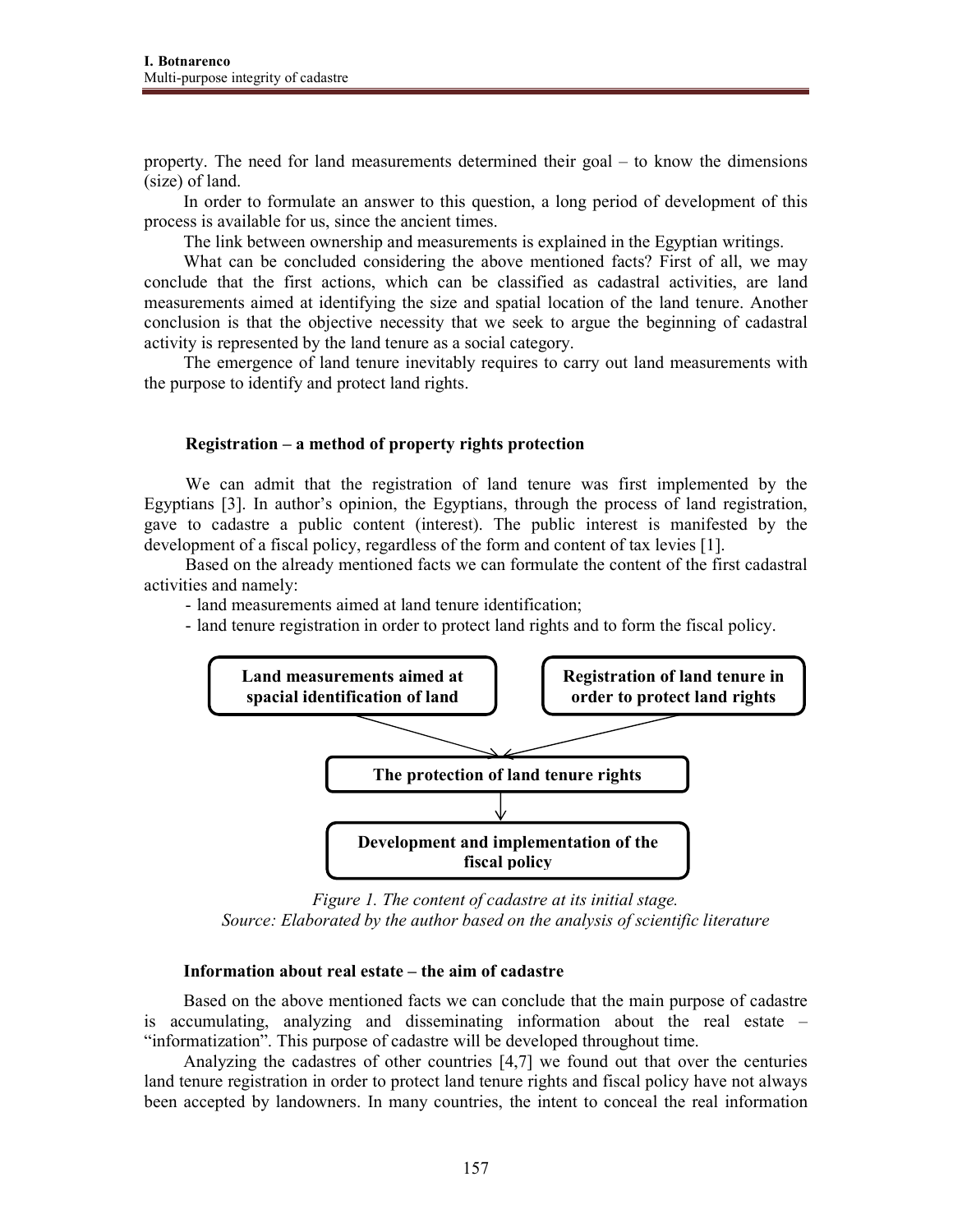about property for tax evasion was a practice and an obstacle in the implementation of cadastre.

However, namely the cadastre was recognized as a method and source for obtaining accurate information. Tax evasion by falsifying information about land can be found in several countries.

This contradiction created special peculiarities in the process of cadastre implementation and namely:

- some countries have accepted the registration process as an objective necessity in the development of economy and have chosen the way of "mandatory registration";
- other countries have not been able to overcome this contradiction and have accepted the process of real estate registration just as an initiative of the owner.

A stimulus for the development of the registration process was also offered by the development of capitalism in Europe. Fiscal policy based on land registration was the following source of cadastre development. The first countries that have developed their fiscal policy within cadastre and initiated a new beginning of modern cadastre were France and Austria [5.6].

#### **Cadastre – an important factor for economic development**

The period of capitalism in society's development has imposed new conditions of development. First of all, the capitalism is manifested by the transfer of capital. Contrary to the previous period, capitalism is developing where there is capital growth. This factor has given rise to several new economic policies: fiscal, bank crediting, subsidizing etc.

The development of these policies, in their turn, has developed (initiated) a new process - real estate valuation. This process allowed the implementation of fiscal policy based on the market value of real estate, the implementation of the new bank crediting policy based on pledge (again on the real estate value), the implementation of the subsidizing policy for the prospective areas etc.

All new policies can be implemented only in conditions of land registration and protection of the land tenure rights. In other words, economic development along with the protection of the land tenure rights has become a new component of cadastre.

Here, it would be appropriate to formulate a question.

Would the emergence of the above mentioned economic component have been possible within cadastre without the protection of the land tenure rights? We can state that these two components are inter closely related - integrity.



*Figure 2. The economic component of cadastre Source: Elaborated by the author based on the scientific literature*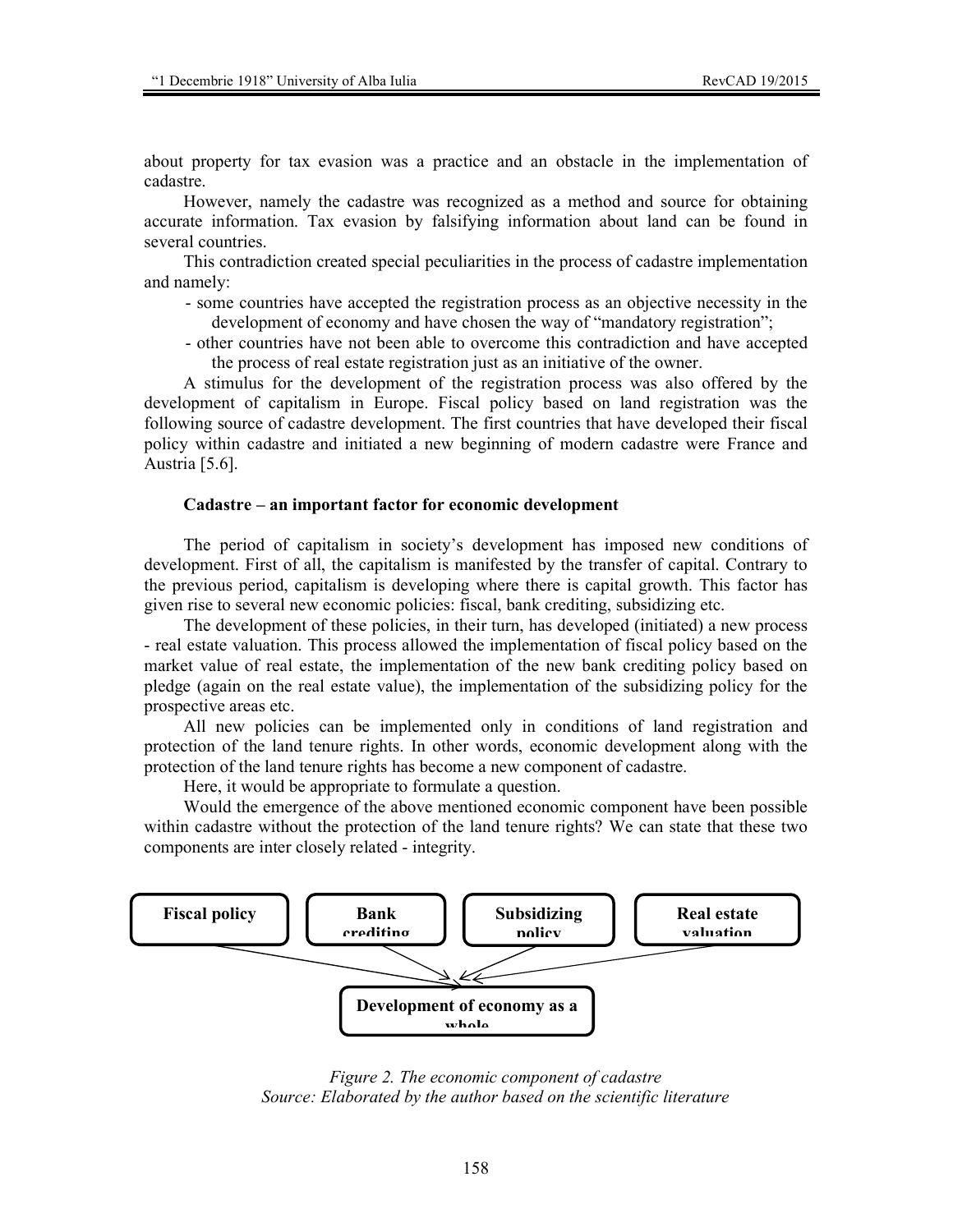### **Sustainability of economy.**

The economic development, implementation of advanced methodologies, massive involvement in existing processes including the natural ones generate new problems based on information and cadastre – first of all. Today the society doesn't agree with the slogan "more production and more income at all costs". The policy of scarce natural resource protection in terms of rapid population growth has become the mainstay of **the sustainable economy**.

The economic development can't be achieved without a balanced planning, appropriate management and rational use of natural resources. The policy of sustainable economy is evaluated through these three important elements which again are based on truthful information about natural resources.

Planning, management and rational use of resources became a new stage of the economic development, a component in the process of informatization of cadastre.



*Figure 3. Planning, management and use of scarce natural resources Source: Elaborated by the author based on the analysis of scientific literature* 

The problem of natural resource scarcity is present throughout the globe, but the most advanced practical solution can be found in the Nordic countries [8,9]. We can see a new stage and a new component in the development of modern cadastre.

Obviously, this component can be achieved only due to the existence of detailed and truthful information by performing land measurements, monitoring and evaluating natural resources in terms of planning, management and rational use.

## **3. Integrity of modern cadastre**

In the context of the facts already described by the author, we can conclude that, at present, the content of cadastral process includes the following purposes:

- protection of property rights;
- sustainable economic development;
- protection of scarce natural resources.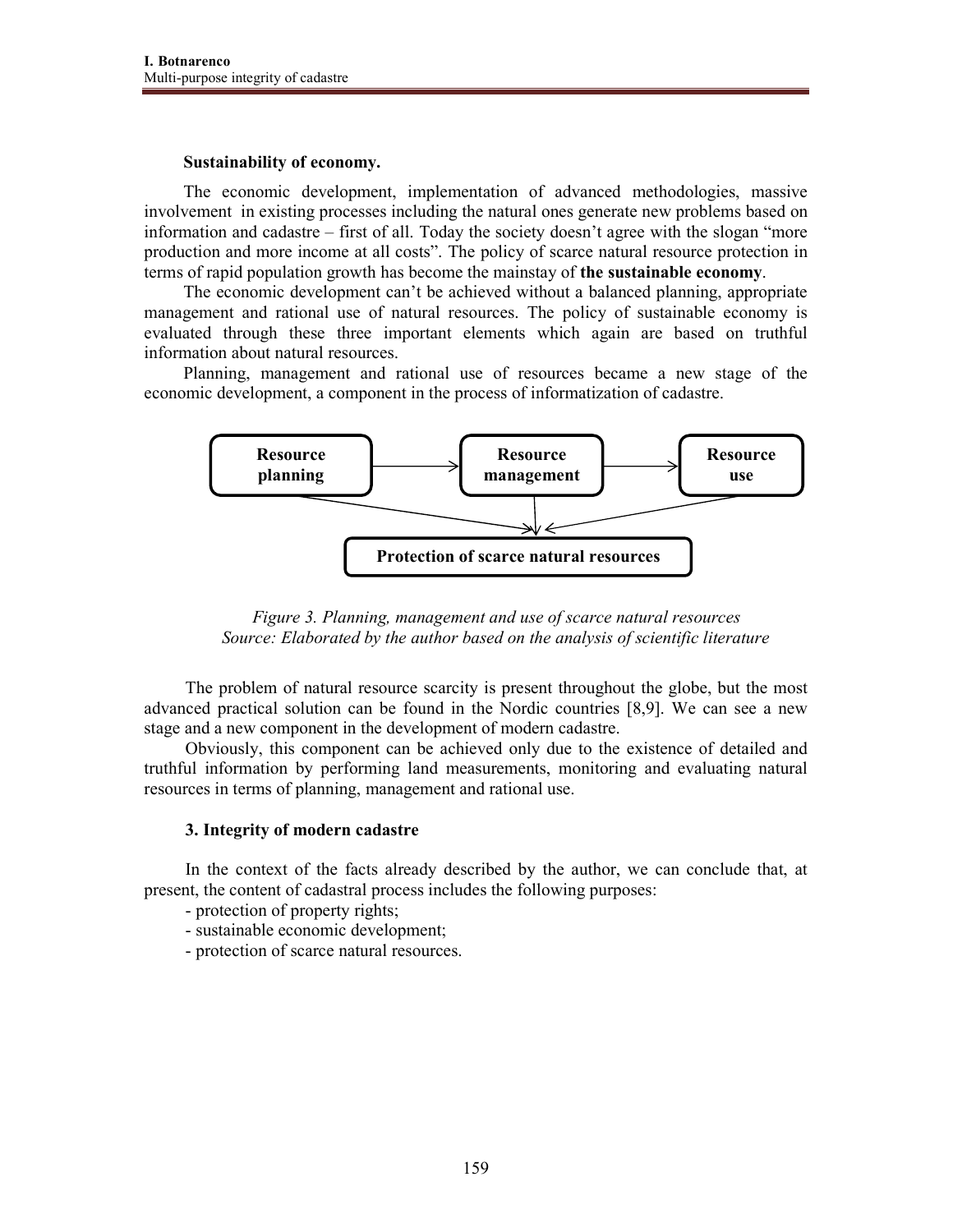

*Figure 4. Integrity of cadastre Source: Elaborated by the author based on the analysis of scientific literature* 

What does the integrity of cadastre consist of at present? First of all, it consists in the mutual complementarity of its related parts. For example: at the initial stage of cadastre, land measurements persist in all the components of cadastre, beginning with the protection of land rights and ending with the planning, management and use of land (natural resources). Second, the lack of a component affects the achievement and content of others.

The integrity of cadastre is manifesting recently in territorial aspect. More and more countries tend to hold the cadastre based on common principles. The need for keeping a cadastre within the boundaries of a country is axiomatic. Keeping several cadastres based on different concepts within a country is even harmful.

Attempts to separate the economic and juridical information from the integral content of cadastre were made in many countries. Their experience proves that such a separation has ultimately a negative impact on all the components of cadastre.

Overcoming such a situation was found by many countries in the centralization of information flows: Great Britain (United Kingdom) can serve as example, despite the fact that many authors consider that there is no cadastre in England [4].

Centralization of information flows and free access of consumers to information will be a way of cadastre development in the future.

#### **4. Multi-purpose aspect of cadastre**

The multi-purpose aspect of modern cadastre was already drawn in Bogor Declaration (UN Conference 1996) and it includes the development of modern informational infrastructures designed for real estate market facilitation, protection of land rights, sustainable development, land management, etc. [10].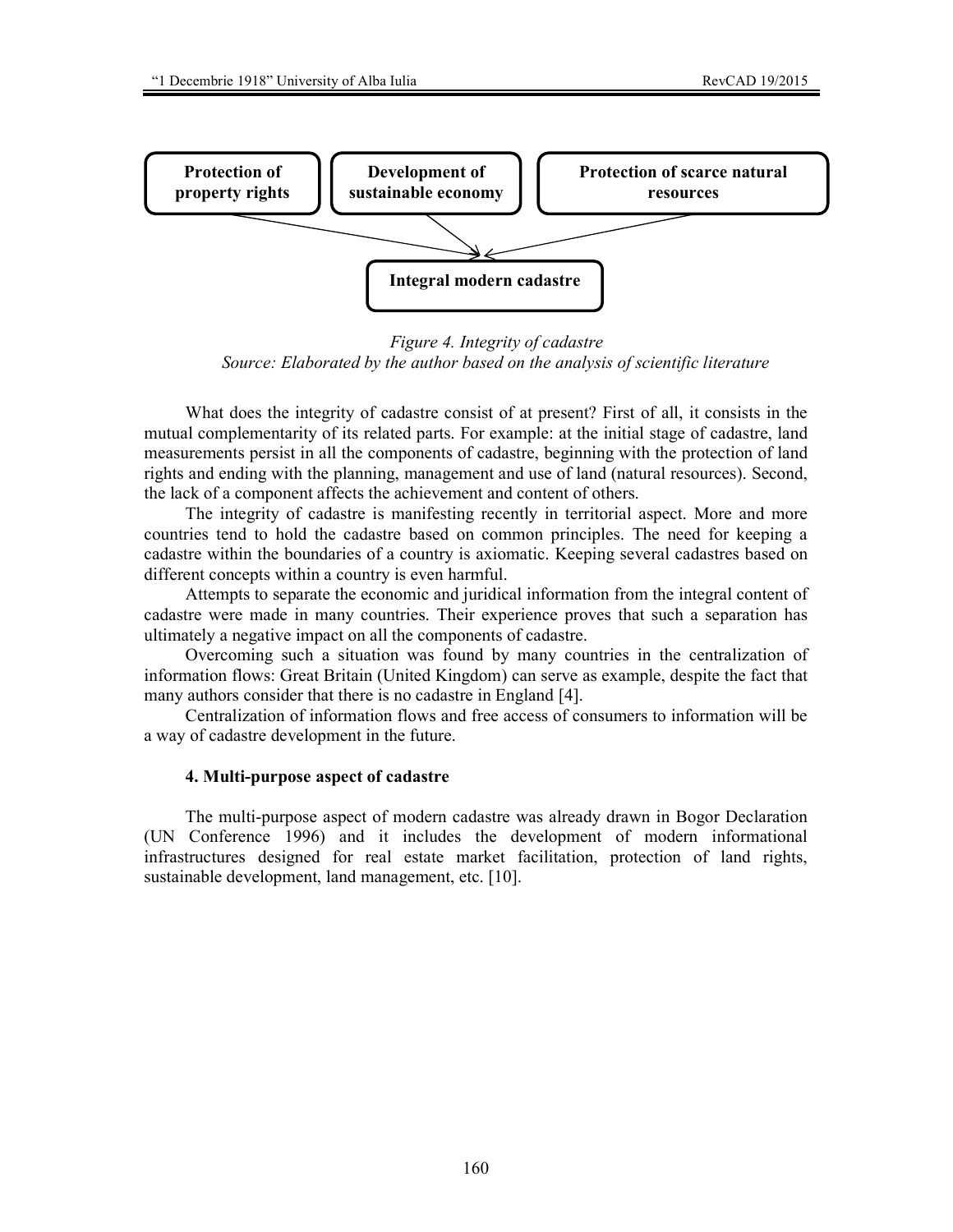

*Figure 5. The multi-purpose aspect of cadastre Source: Prof. Stig Enemark, Prof. Hans Sevatdal. Cadastres, Land Information Systems and Planning. UN Conference, FIG, Australia, Melbourne, October 25 – 27, 1999.* 

It is impossible to implement a multi-purpose cadastre without knowing, without fully understanding the social, economic, legal, cultural system of the environment where it should be implemented.

The key areas covered by the infrastructure (multi-purpose) of cadastre are the following:

- Implementation of GIS methodologies in cadastre;
- Implementation of real estate valuation methods;
- protection of scarce natural resources;
- real estate registration and real estate publicity;
- regulation of real estate relations.
- specialized cadastres.

The success of a modern cadastral system represents a function (the final result) of these many interrelated processes depending on how well these social and economic objectives are addressed.

Even if current cadastral systems are clearly focused on the user, it should be noted that in a country there can be only one cadastral system and only one cadastral map in order to ensure the basic infrastructure.

This means that the cadastral system, because of its multi-purpose aspect, can't be determined only by a single user.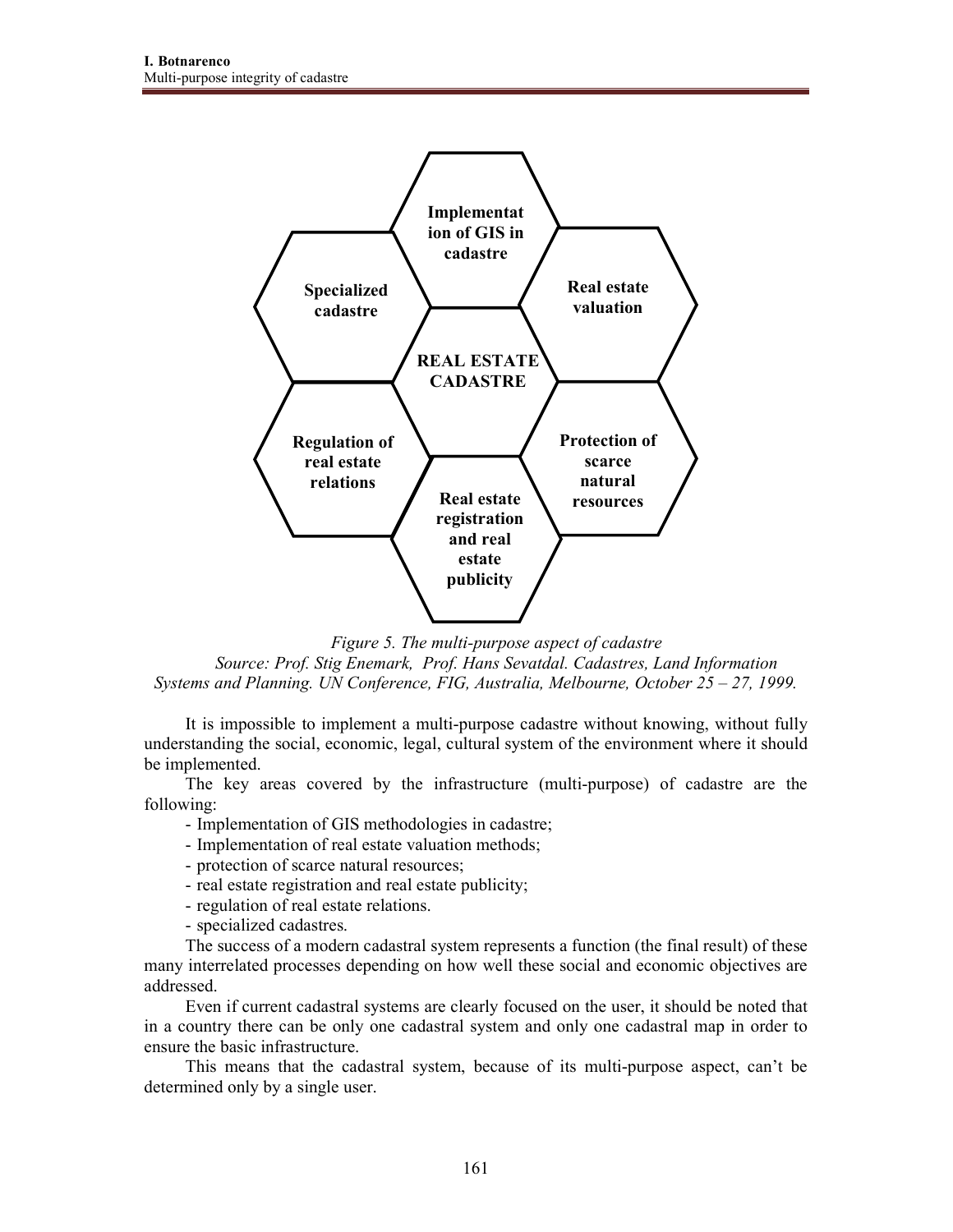The cadastral system aims at providing information to all users. Users' requirements for cadastral products should be considered carefully.

In order to take into consideration this global goal and also for land management purposes, the cadastral system must be able to include all kinds of information (textual or space information, regardless of scale etc.).

### **5. Cadastre of the Republic of Moldova**

Based on the concept regarding the role of cadastre in protecting land tenure rights we can mention that, on the territory of the Republic of Moldova, cadastral activities were conducted with the emergence (development) of civilization. Some authors don't exclude the fact that cadastral activities have already been done during Dacians' period. This fact could be proved by the existence of borders as an element of rights' dissemination including property rights. This conclusion is rather intuitive as it is based on the logics of the property rights and unfortunately, there are no any arguments to support it.

A negative impact on the cadastral process, confirmed by the experience of other countries, consisted in the fact that Moldova's territory was under occupation for a long period of time.

Property rights argued by legal documents in order to protect them are known since the  $XIII^{th}$ - $XIV^{th}$  century.

Massive cadastral activities in the area of the Republic of Moldova were made as a result of social troubles, already in the nineteenth century, through land reforms. In Moldova, these activities were (are) known as "Reform of the King Charles 1". The purpose of cadastral activities aimed at establishing and protecting land tenure rights.

Since 1940, Moldova's territory was again subjected to social troubles: the Soviet occupation, world war, and again Soviet occupation. This period has a specific content that manifested itself in history by liquidating land ownership and establishing state monopoly over ownership. This period lasted until 1990 (92).

Beginning with 1992, the Republic of Moldova has returned to private ownership of land and to market land relations. A new period of land cadastre implementation began, in which land measurements had again the function of identifying land tenure rights and along with the registration process - the protection of private property rights.

Being viewed through the prism of the whole cadastral process, in the Republic of Moldova, the cadastre has fulfilled a significant volume of land measurements and registration of land rights. There were created favourable conditions for economic development.

The fiscal policy is at a crossroads. Taking into consideration the fact that the registration of real estate rights in the Republic of Moldova has become an obligation, we can expect to have a further fiscal policy where the taxation of real estate at its market value will prevail. It should be mentioned that, in order to achieve this, it is necessary to develop the process of massive valuation for different categories of real estate at market value.

An important drawback of Moldova's cadastre consists in the lack of scarce natural resource protection. Over the last 20 years and even more, there hasn't been developed any project in Moldova regarding territory zoning, land planning, land management or land use.

In this context, it is necessary to mention the important role of this component of cadastre for the Republic of Moldova. Moldova is situated in the zone of environmental risk: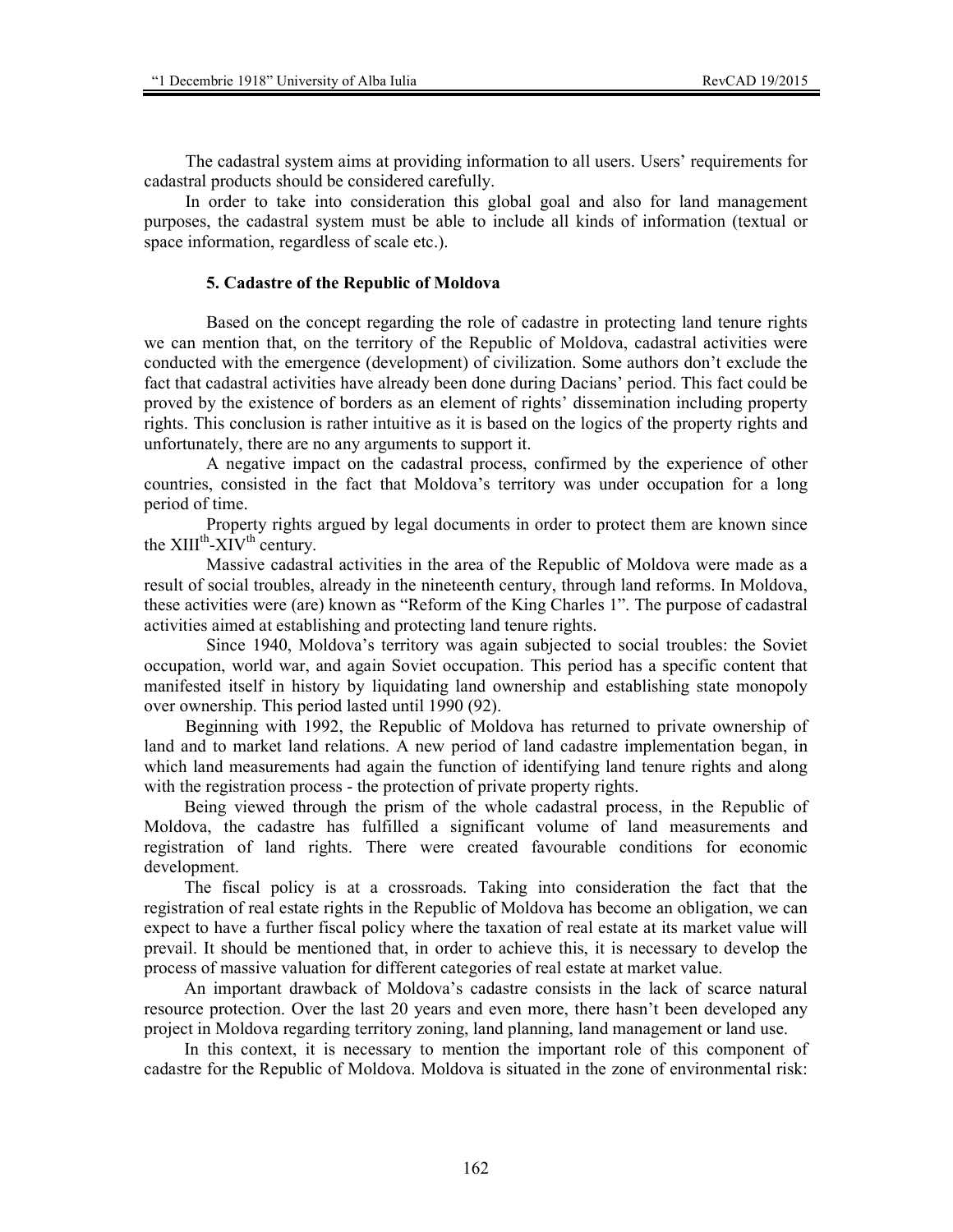scarce water resources and danger of erosion processes accompanied by high population density.

Regardless of the current situation, when country's population decreases because of the errors made in carrying out reforms through migration to other countries, the problem remains acute. The actuality of the problem can be already seen in larger cities (Chisinau, Balti, Cahul) where the constructions take place without a substantiated conception in a chaotic and even abusive way.

These unorganized activities will have a negative impact in the implementation of the policy preserving scarce natural resources.

### **6. Conclusions**

1. The objective necessity of cadastral process development is due to the emergence of the property rights as a social category with the purpose of their protection. Land measurements as an element of cadastre aimed at spatial identification of the land rights and the object of these rights – the land.

2. Land (real estate) registration as an element (component) of cadastre has impact on the future fiscal policy. Mandatory registration represents a condition of the fiscal policy based on the taxation of real estate at market value. In the absence of mandatory registration, the fiscal policy will be based on the income taxation.

3. Regardless of the implemented fiscal policies, the current economy requires extensive information about the real estate in order to transport capital. The necessary information can be obtained only from a developed and modern cadastre.

4. The analysis of historical development proves that cadastral process exceeded three stages and continues to grow:

- the first stage - land measurements, registration of the object and protection of rights;

- the second stage - implementation of new policies: fiscal, bank crediting, subsidizing and ultimately the economic development;

- the third stage – planning, management, use and protection of scarce natural resources.

5. At present, the content of cadastre is based on the protection of land rights, economic development and protection of scarce natural resources. The interaction between these three elements of content represents *the integrity of modern cadastre*. Integrity means indivisibility.

6. *The multi-purpose aspect* of cadastre refers to the possibility of cadastral information to be used in various economic and social fields. An important role in the multi-purpose aspect is played by the development of specialized cadastres.

7. In the Republic of Moldova, it is necessary to return to the policy of planning, management and rational use of the scarce natural resources when country's population will inevitably return to a state of growth.

## **7. References**

1. Botnarenco I., Cadastru bunurilor imobile în Republica Moldova. Chişinău. Pontos. 2012. ISBN 978-9975-51-400-2.

2. Karel Vecere. The cadastral sistem in Cyprus.2009. www. Eurocadastrtre. Cadastral sistem II 2009 (vizitat 17.12.2013).

3. Mircea Miclea. Cadastru și cartea funciară. București: "ALL" 1995. 360 p. ISBN 973-571-110-9.